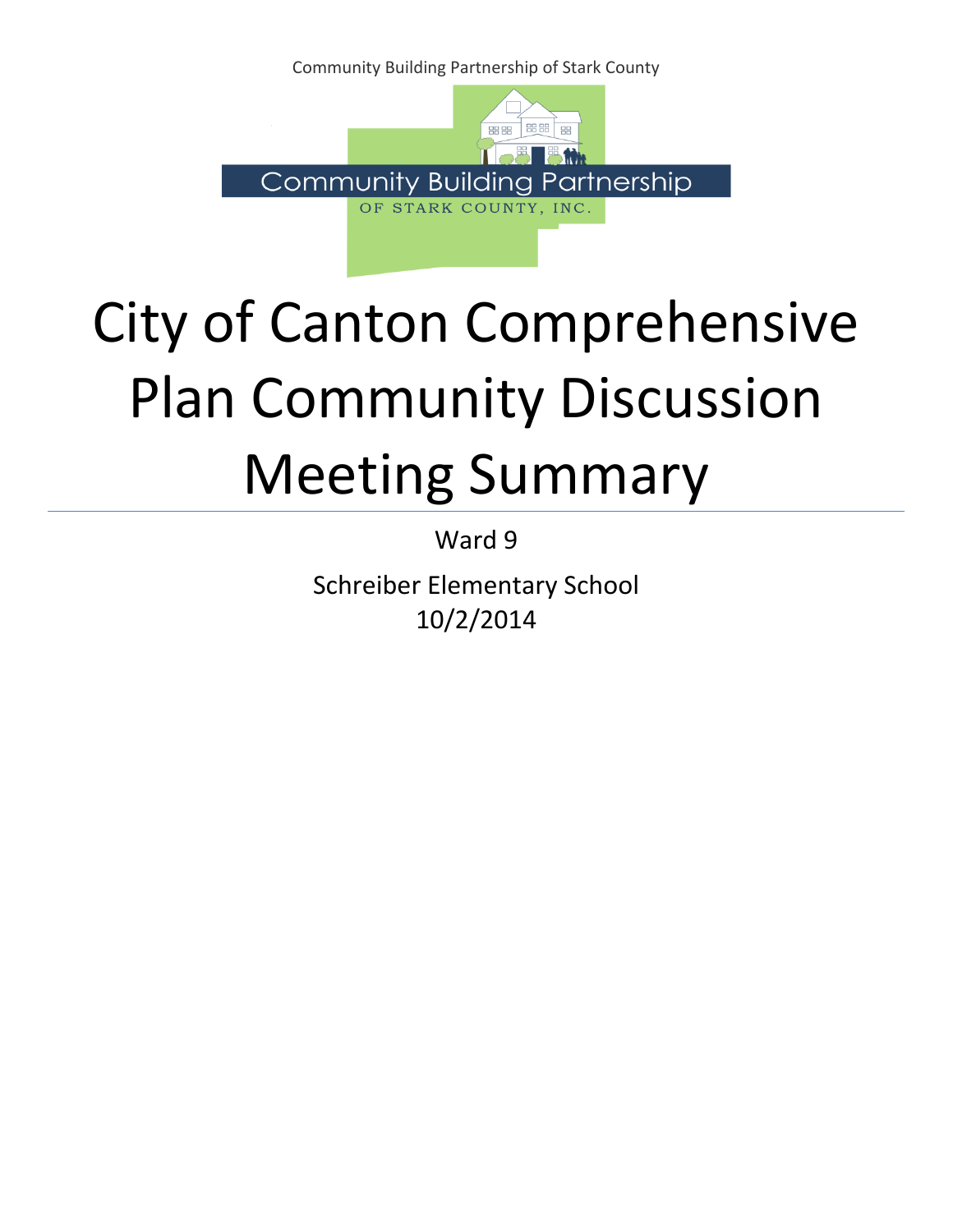

We're planning on a Better Canton. Come join us – be part of making Canton a Better Community

# CANTON COMPREHENSIVE PLAN

The City of Canton is embarking on developing a new Comprehensive Plan to guide it into the future. The last one in Canton was 50 years ago. YOUR input and participation are key to creating a Plan we can ALL support. Join your neighbors at one of the scheduled Ward – based meetings this fall and hear the initial findings of the consultant team hired to help our community craft its Plan. These meetings will focus on data, demographics, and analysis from our consultants and YOUR feedback regarding this information.

Please join your Ward 9 Council Member Frank Morris and your neighbors as we discuss the "State of Canton" with czb consultants. These meetings will be designed to convey important baseline information, give participants a chance to ask questions to better understand the information and its importance, and give participants a chance to convey information and ideas to planning consultants about what they feel needs to be included in the plan.





These Community meetings are sponsored by

Community Building Partnership

601 Cleveland Ave. NW, Canton, Oh 44709 / (330) 458 – 0962

SAVE THIS DATE All are welcome – Attend a meeting that is convenient to you

Ward 9 Community Discussion Will Take Place On Oct. 2 @ 6:00 p.m.

Meeting will be held at Schreiber Elementary **School** 1503 Woodland Ave. NW Canton, Oh 44703

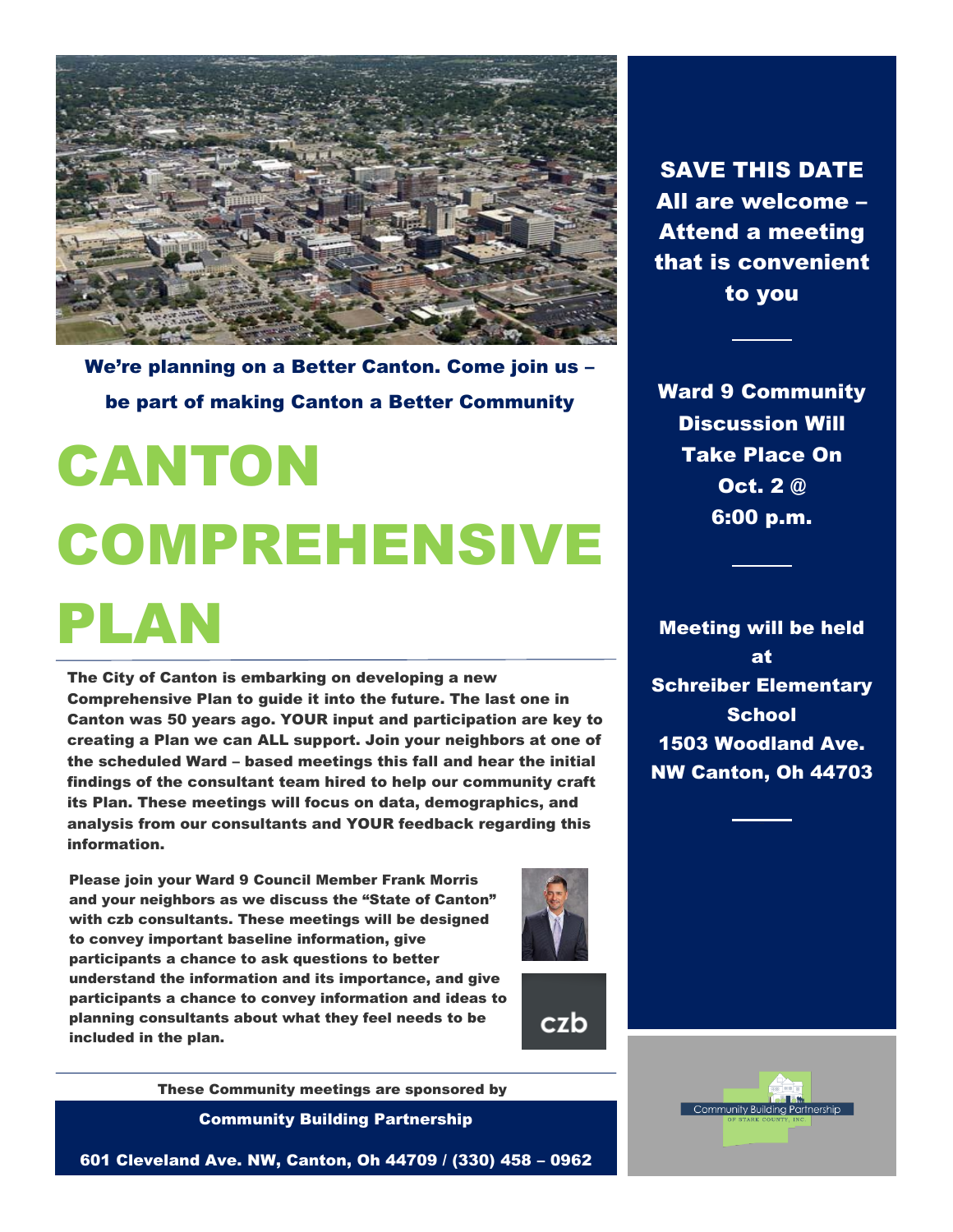# **City of Canton Comprehensive Plan Community Discussion Meeting Summary**

#### **Program Summary**

The Canton Comprehensive Plan is a community-driven process where the Canton Steering Committee leads the community's effort to set priorities, support local values, and provide the general direction of the Plan. In an effort to support this approach, Community Building Partnership (CBP) was contracted to sponsor a series of community meetings to solicit input, feedback, and advice from community residents from all walks of life. Utilizing the City's ward system to ensure geographic coverage of the entire City, nine community meetings were conducted during the months of September and October 2014. All meeting were open to all residents regardless of location.

Joining CBP in conducting these meetings was David Boehlke and Stephanie Barnes-Simms from the czb consulting group. Each meeting was organized in a similar manner and with a uniform agenda including:

- Introductions and Welcome by the Ward council member and Mayor, when present;
- A presentation on Comprehensive Planning and Comprehensive Plans, presented by Stephanie Barnes-Simms, focused on the 3 major traits of Comp Plans: a) being community-driven; b) based upon current reality; and c) built-in flexibility to deal with changes in the future.
- A significant presentation on the current reality in Canton by reviewing the initial data as gathered by the czb consulting group team since mid-summer was presented by David Boehlke.
- Three group exercises to solicit feedback, input, priority-setting recommendations, and "specialness" of Canton allowed for uniform/consistent participation at each meeting and provided written, direct community content for consideration by the Steering Committee.

The czb/Canton website http://czb.org/city-of-canton-ohio/ (password: canton5) contains video recordings of each meeting for public review, the PowerPoint presentation on Comprehensive Planning and the Initial Data as presented at each meeting, and the group exercise responses, which are tabulated below.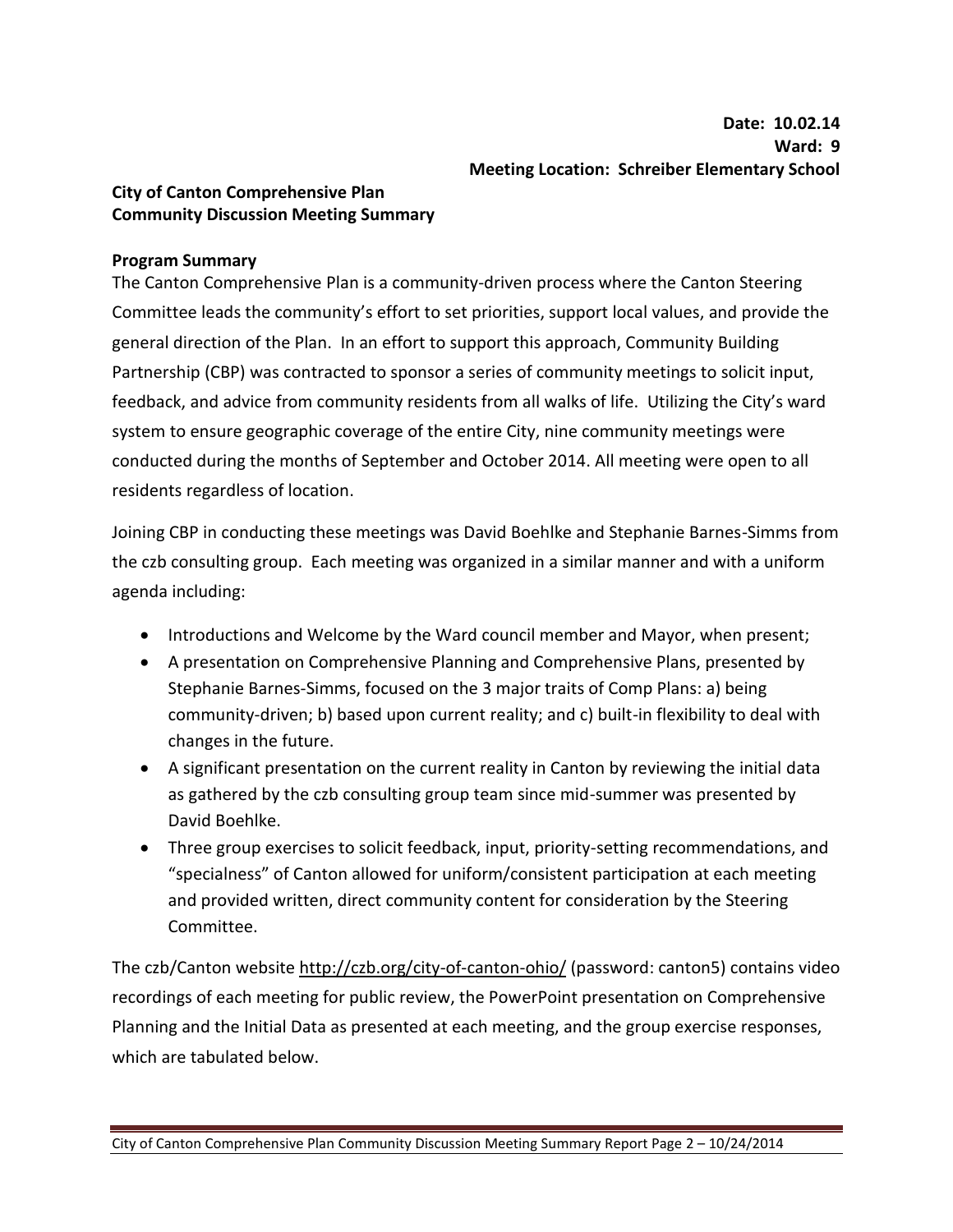# **Participants**

| Number in attendance:<br>Number of sign-ins: | 88<br>82        |                       |       |  |
|----------------------------------------------|-----------------|-----------------------|-------|--|
| From Completed<br>Worksheet(s):              | <b>Resident</b> | <b>Business Owner</b> | Other |  |
|                                              | 58              |                       |       |  |

**Question #1:** What states and a stood of the stood stood stood stood and stood stood stood stood and stood stood states and stood stood states and stood states and stood states and stood states and stood states and stood

**out for you from the data overview?** (Total # of Responses = 97)

- 33 Poverty
- 24 Housing
- 16 Population loss/decline
- 0 Jobs/Business
- 7 City/County Comparison(s)
- 3 Overall negative
- 9 Overall positive
- 3 Nothing/already familiar
- 6 Misc/Other

# **Question #2**

The planning process begins with an assessment of what's working, what's not working, who's moving in, who's moving out, what are properties worth, how are businesses doing and what kind of physical and financial shape is the city in. Statistical data can help with that assessment but it cannot tell the entire story. E.g. student teacher ratios won't tell us if parents feel that students are getting a good education. Data on downtown retail sale won't tell us if residents feel that the downtown is making a comeback. **Based on your experience, what would you add to the story of the City of Canton's current reality? What part of the story of what's working and not working are we missing?** 

What's working? (Total # of Responses = 128)

- 51 Community/economic development
	- (e.g.,HOF, downtown restaurants, cultural events, etc.)
- 26 City government/city services/land bank
- 15 Social service organizations/institutions/nonprofits
- 21 People/community participation/neighborhood associations
- 10 Housing/real estate/homeownership/rentals
- 5 Misc/other

What's not working? (Total # of Responses = 132)

- 20 Poor/ineffective community/economic development
- 49 City government/city services/land bank
- 0 Social service organizations/institutions/nonprofits
- 33 People/community participation/neighborhood associations
- 29 Housing/real estate/homeownership/rentals
- 1 Misc/other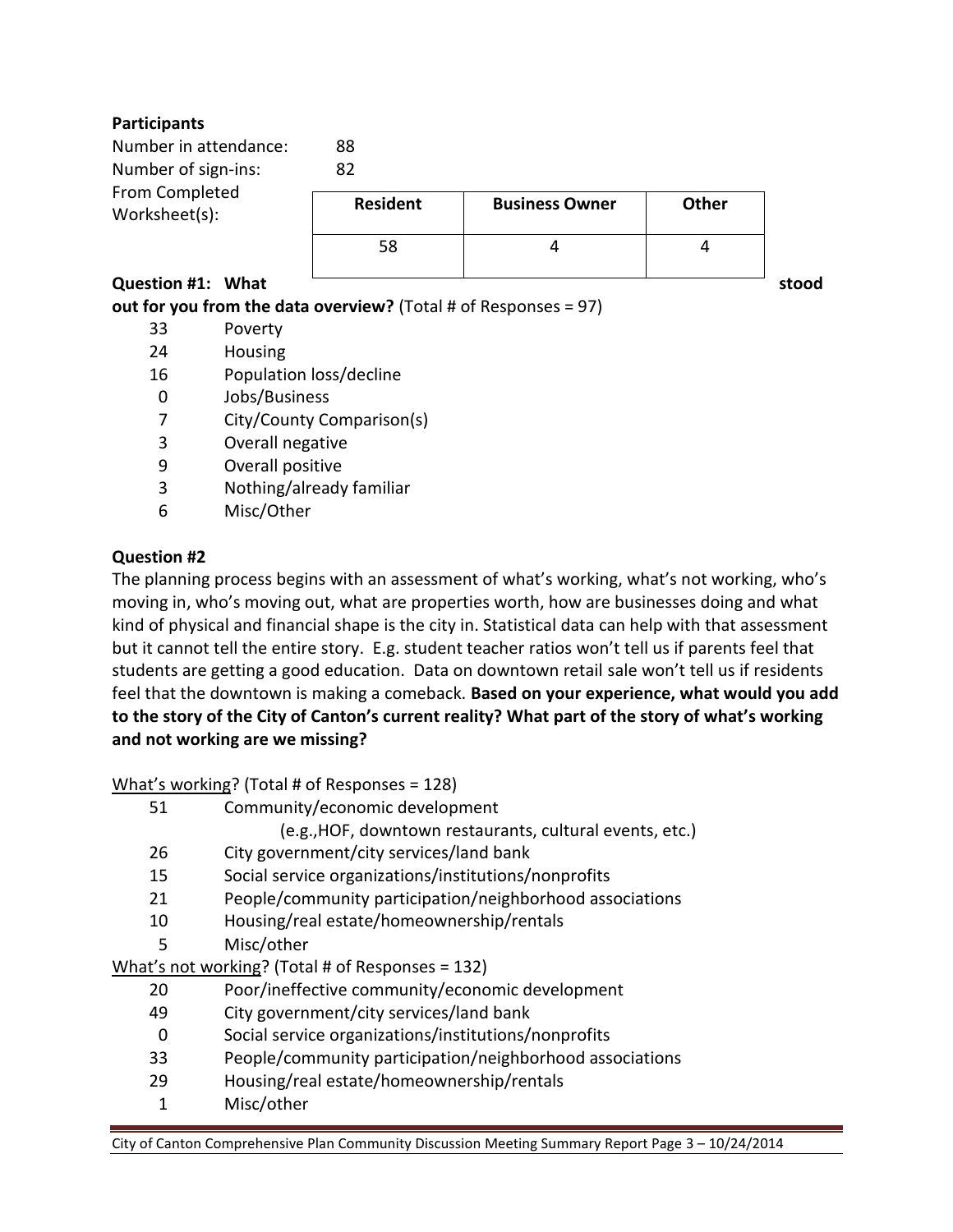# **Question #3**

One of the goals of the comprehensive plan is to set Canton on the course of being a livable city, with a viable economy and the ability to pay its bills. Given limited resources, the Steering Committee will need to set some priorities.

**Circle the five (5) factors** that you think are the **MOST important** to focus on in making Canton a livable city in the future. Not seeing something that you think is important? Add it to the list! **Cross through the five (5) factors** that you think are **LEAST IMPORTANT** to focus on in making Canton a livable city in the future.

**MOST important** (Total # of Completed Worksheets = 70) Better open space (parks and other public spaces) Expanded arts, culture, and entertainment Well-maintained streets and infrastructure 41 Better access to good employment More sports and recreation facilities Broader range of housing choices Access to good restaurants Strong library system Improved shopping options in Canton More marketing of Canton's attractions Good access to health services Excellent school performance Removal of vacant and blighted houses Fewer one-way streets 26 More code enforcement and better zoning Better downtown parking Improved rental properties Better relations between residents and the police Improved fire/emergency services Stronger neighborhood associations Cleaner air and lower levels of pollution Better socioeconomic mixing of people

- More involvement with local colleges/universities
- Expanded public transportation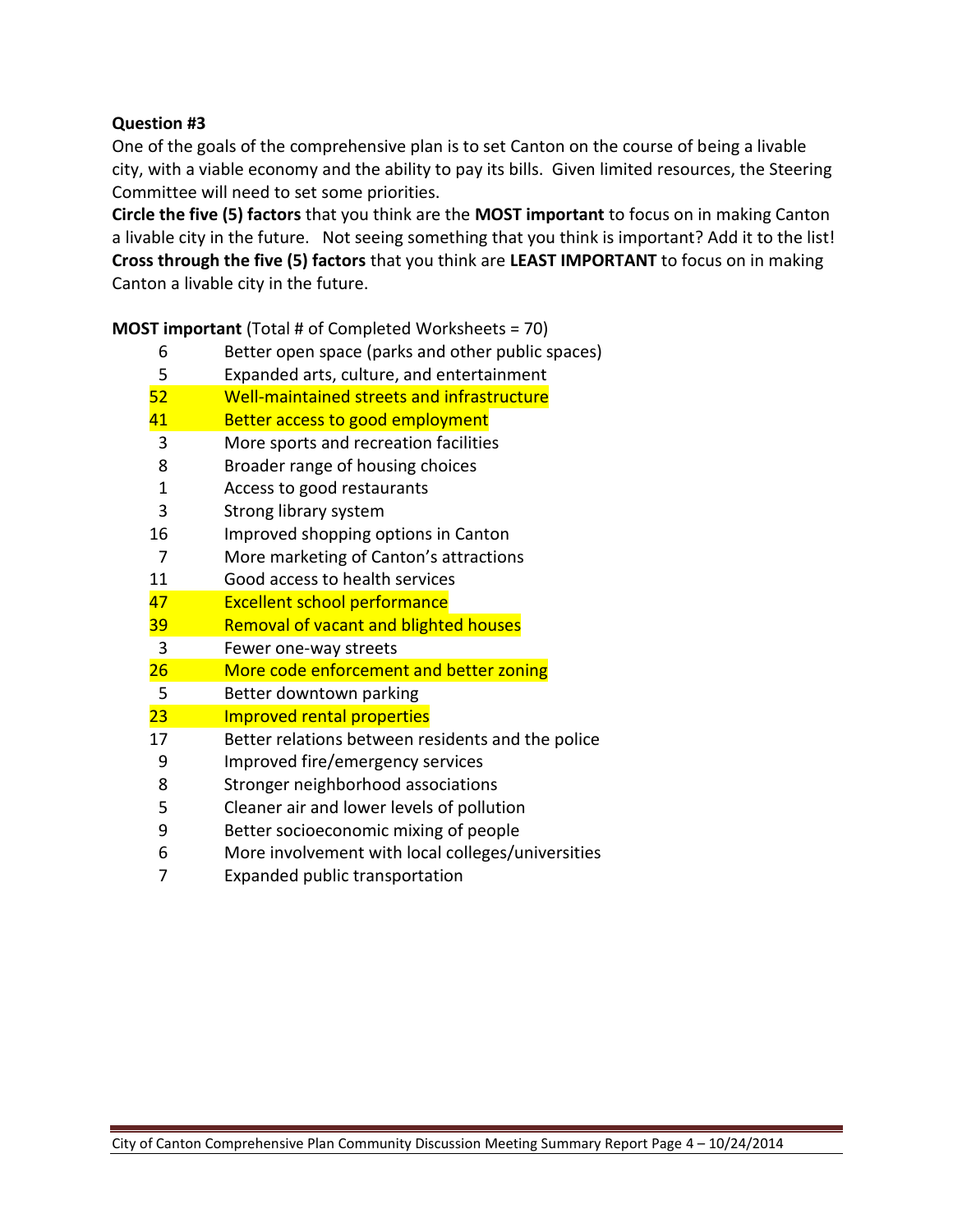#### **LEAST important**

- 14 Better open space (parks and other public spaces)
- 10 Expanded arts, culture, and entertainment
- 0 Well-maintained streets and infrastructure
- 2 Better access to good employment
- 24 More sports and recreation facilities
- 9 Broader range of housing choices
- 24 Access to good restaurants
- 16 Strong library system
- 11 Improved shopping options in Canton
- 6 More marketing of Canton's attractions
- 6 Good access to health services
- 1 Excellent school performance
- 2 Removal of vacant and blighted houses
- 41 Fewer one-way streets
- 4 More code enforcement and better zoning
- 28 Better downtown parking
- 5 Improved rental properties
- 5 Better relations between residents and the police
- 5 Improved fire/emergency services
- 6 Stronger neighborhood associations
- 24 Cleaner air and lower levels of pollution
- 19 Better socioeconomic mixing of people
- 11 More involvement with local colleges/universities
- 19 Expanded public transportation

## **Write-In Responses:**

We need to spend the tax money on the good neighborhoods as well as the poor. We pay larger taxes and we deserve the benefits in order to keep stronger families. More annexation

Grocery store (NE, SE community)

More focus on development of children, not test scores

Response from elected officials to negative comments such as letters to the editor that bash our city, as well as homeowners concerns.

Actually all areas are important

Give tax breaks – big breaks – to people/families who move to & invest in certain neighborhoods.

Organize 'Canton volunteers' – like Habitat – to revitalize houses that can be salvaged.

Also important: foster more small biz development

Need more businesses in the city limits/more jobs

Need to limit section 8 housing

No more duplexing single homes

No more changing zoning to business

All are still important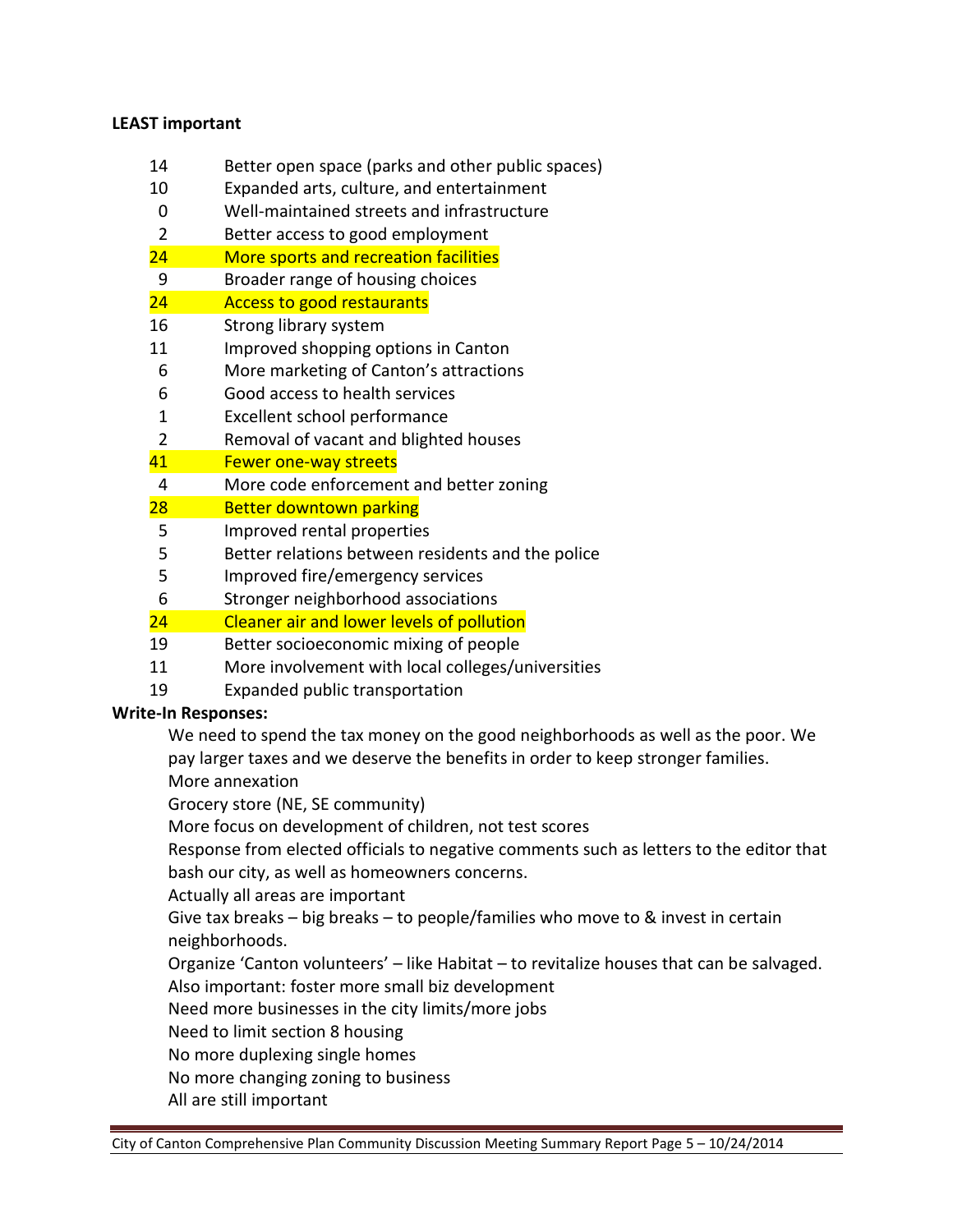# **Please Tell Us What's Special About Canton** (Total # of Responses = 127)

| 6  | Architecture          |    | Hospitals             |
|----|-----------------------|----|-----------------------|
| 24 | Arts & Culture        | 0  | Nonprofits            |
|    | Attractions           | 9  | Parks                 |
| 26 | <b>Businesses</b>     | 14 | People                |
| 5  | Churches              | 3  | Personal              |
| 0  | <b>City Services</b>  | 5  | <b>Physical Space</b> |
| 8  | <b>City Strengths</b> | 8  | Places                |
| 8  | Education             | 0  | Sports                |
| າ  | Government            |    |                       |

Detailed listing of items; multiple mentions are tallied in parentheses. Architecture Frank Morris (2)

| Architecture                                | FI dIIK IVIOITIS (Z)                   |  |  |
|---------------------------------------------|----------------------------------------|--|--|
| Architecture of downtown buildings          | <b>Genealogy Department</b>            |  |  |
| Arts                                        | Gervasi Vineyard (2)                   |  |  |
| Arts in Stark (2)                           | Good food choices                      |  |  |
| Bender's Tavern (3)                         | Hambleton House B&B (2)                |  |  |
| <b>Bitner</b>                               | Heggy's Nut Shop (2)                   |  |  |
| <b>Brick streets</b>                        | History (3)                            |  |  |
| C. David Morgan & Barbara                   | History of Crystal Park                |  |  |
| <b>Canton Art Museum</b>                    | Hospitals (2)                          |  |  |
| Canton Arts District (2)                    | Ice cream parlors                      |  |  |
| <b>Canton Club</b>                          | Kennedy's Bar B Que                    |  |  |
| Canton Garden Center (2)                    | Library (4)                            |  |  |
| Canton is a HOF community in every          | Local Food choice                      |  |  |
| aspect                                      | Location (2)                           |  |  |
| Canton Palace Theater (9)                   | Loyalty of so many people towards this |  |  |
| <b>Canton Strong Community</b>              | town                                   |  |  |
| <b>Canton Sunday Picnics</b>                | Malone University (2)                  |  |  |
| Canton Symphony Orchestra                   | Market Heights (2)                     |  |  |
| Cemetary                                    | <b>McKinley Monument</b>               |  |  |
| <b>Colonial Heights</b>                     | <b>McKinley Museum</b>                 |  |  |
| Conventient for shopping                    | Me                                     |  |  |
| Cook's Pond                                 | Meeting old friends                    |  |  |
| Cost of Living                              | Milk and Honey                         |  |  |
| Courthouse angels (2)                       | Monday Night Poetry at Cultured Coffee |  |  |
| <b>Dedicated People</b>                     | Co.                                    |  |  |
| Employers                                   | <b>Monument Park</b>                   |  |  |
| <b>Excellent Theater and Art Facilities</b> | Monument Park at Christmas time        |  |  |
| Excited about the idea of a HOF village     | Neighborhood (2)                       |  |  |
| Farmers market (2)                          | Neighborhood associations              |  |  |
| First Friday (2)                            | Neighbors (3)                          |  |  |
|                                             |                                        |  |  |